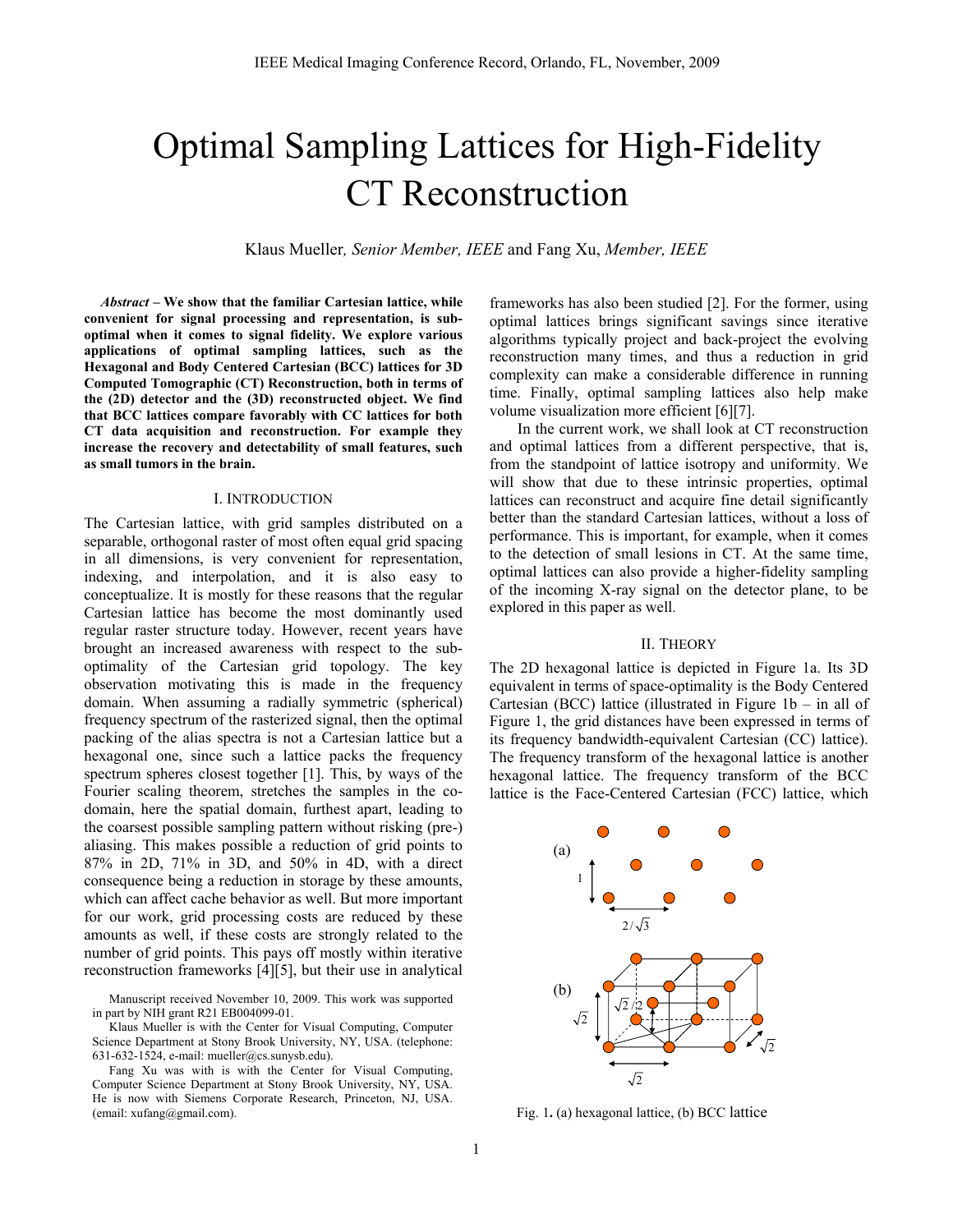has the tightest best sphere packing possible.

In a uniform lattice the maximum spatial distance of an arbitrary sample to a lattice point is independent of direction. Thus, the Voronoi cell of such a uniform lattice must be a sphere. A collection of spheres, however, cannot be space-filling and thus optimal uniformity cannot be achieved in practice. We therefore seek a lattice with a Voronoi cell that is closest to a sphere. The sphere has the smallest surface area enclosing a given volume. Setting the volume of a sphere to unity, the surface area  $S_s$  is:

$$
S_s = 4\pi \left(\frac{1}{\sqrt[3]{4/3 \cdot \pi}}\right)^2 = 4.83\tag{1}
$$

The surface area  $S_{cc}$  of a unit cube is an obvious  $S_{cc} = 6$ . The Voronoi cell of the BCC lattice is the truncated octrahedron, and the surface area  $S_{bcc}$  of its unit cell is:

$$
S_{bcc} = (6 + 12\sqrt{3}) \cdot \left(\frac{1}{\sqrt[3]{8\sqrt{2}}}\right)^2 = 5.31\tag{2}
$$

Here the second term is the lattice parameter value setting for a unit cell. We see that the BCC lattice is about 10% worse than the sphere, but 12% better than the CC lattice. Finally, let us have a look at the Face-Centered Cartesian (FCC) lattice, which is the dual of the BCC lattice. Its Voronoi cell is the rhombic dodecahedron, and the surface area  $S_{\text{fcc}}$  of its unit cell is:

$$
S_{fcc} = 8\sqrt{2} \cdot \left(\frac{1}{\sqrt[3]{(16/9)\sqrt{3}}}\right)^2 = 5.34\tag{3}
$$

Again, the second term is the lattice parameter value setting for a unit volume cell. Thus, the BCC lattice is slightly more isotropic than the FCC lattice, under this metric. We therefore choose the BCC lattice for the work presented here.

In a parallel-beam configuration, each projection essentially constitutes a radial slice of the object's Fourier spectrum (the *Fourier Slice Theorem*). This Fourier polar grid has a number of important implications with regard to the sampling lattices used in reconstruction and acquisition. Most important for our discussion is that the Fourier Slice Theorem results in the acquisition of a radially symmetric frequency spectrum. Therefore, an optimal sampling lattice, which assumes this type of spectrum (as noted before) is appropriate.

Thus far we have only considered the 2D case, but we aim to reconstruct in 3D. This yields a sphere only in Radon space. In the limit, for parallel-beam projection, the frequency space is a stack of radially symmetric spectra, which only partially fulfills the optimal lattice assumption. We are using cone-beam projections for CT reconstruction, however, which has an arrangement conforming somewhat better to the sphere.

#### III. IMPLEMENTATION

Detectors are typically composed of an array of square pixels. Novel optical video cameras have recently been introduced which adopt hexagonal lattices for more isotropic sampling. This has led us to explore these types of lattices also for X-ray detection. However, a standard Cartesian grid is more efficient for GPU-accelerated CT reconstruction [8], allowing an easier mapping of the voxels onto the projections. Else, the added overhead incurred by application of fragment shader-bound interpolation filters would cause a significant loss in performance, as this would occur at a complexity of  $O(N^4)$ , assuming we have  $O(N)$ projections to reconstruct  $N^3$  voxels. We therefore resample the acquired projections from the hexagonal grid onto a Cartesian grid before reconstruction begins. This enables fast hardware accelerated bilinear interpolation in a voxeldriven backprojection scheme. It also lowers the complexity of the hex-grid interpolation by an order of magnitude since it is now a pre-processing step.

Our reconstruction framework uses the standard Feldkamp cone-beam reconstruction algorithm, in a GPUaccelerated framework [8]. Essential for the work described here is the fact that the back-projection operations are independent of the underlying lattice, due to the voxeldriven backprojection scheme. The GPU-accelerated reconstruction algorithm itself only requires a slight change for handing the BCC lattice. Since for BCC each slice is a standard Cartesian lattice, we can employ our interpolation fragment program unchanged. The only item requiring change is the vertex program that needs to shift the slice polygon for each odd slice index.

We have chosen to keep the total number of voxels the same. This reduces the in-slice lattice spacing from the space-optimal  $\sqrt{2}$  to  $\sqrt[3]{2}$  = 1.26 (and an inter-slice distance of  $\sqrt[3]{2}/2$ ), yielding a system where the reconstruction performance in our GPU-accelerated framework does not suffer at all. However, as seen next, this arrangement is able to resolve small features better than the standard lattice with both in-slice and inter-slice spacing of 1.

## IV. RESULTS

We explored three detector lattice configurations. We upsampled these acquired images and compared them with a directly acquired (via simulation) X-ray image at the same grid resolution. All simulation traced multiple (16) rays per pixel to simulate X-ray beams. We explored the following configurations (see Fig. 1):

- 1. The standard Cartesian case, assuming a lattice spacing of 1, and a (square) detector element area of 1 (blue curve).
- 2. A standard Cartesian lattice with twice the resolution of #1, which gives a detector element area of 0.25 (yellow curve).
- 3. The space-optimal (hexagonal) lattice version of #2, with 86% ( $\sqrt{3}/2$ ) of the elements of #2. Here, the detector element area is increased by 23% to 0.28 allowing for better SNR (magenta).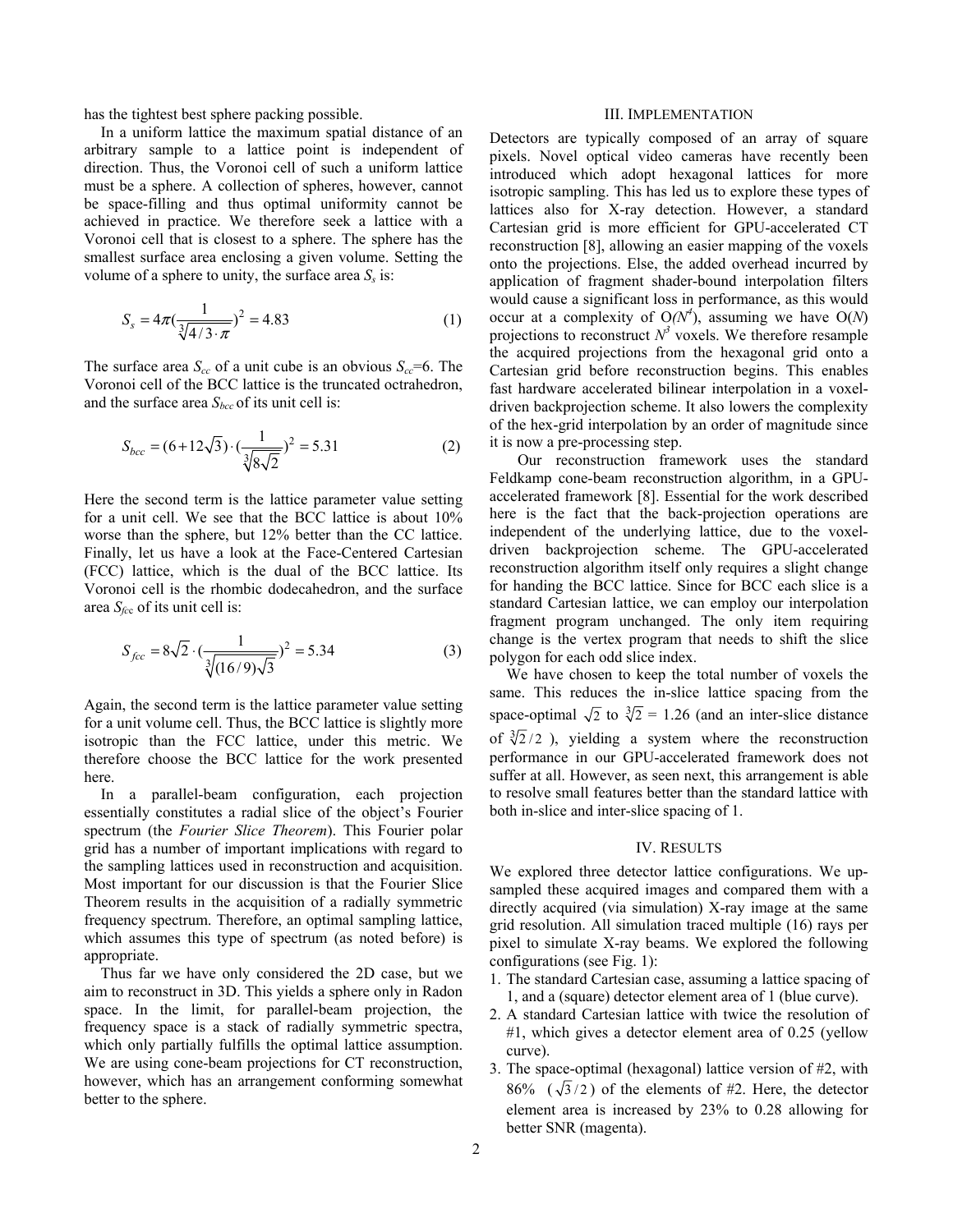All images were up-sampled to twice the resolution of the second configuration. We used a linear filter for all cases. For the Cartesian grids we used bilinear interpolation, while for the hexagonal grid we employed a filter based on

barycentric coordinates. We performed our study using the Marschner-Lobb (ML) dataset [3], which has almost uniform frequency content all the way up to the Nyquist limit (see Figure 2 for an iso-surface volume rendering). Measurements were taken for an angular range of 0- 45° at 10° increments, and the projections were compared with



Fig. 2. A volume rendering of the ML function.

the simulated projection obtained at the same angle in a numerical sense, via its RMS error. The results of this study are shown in Fig. 3. We observe that the space-optimal hexagonal detector lattice performs significantly better than the equivalent standard Cartesian lattice, at a greater detector element area. Thus, the hexagonal detector combines the better area efficiency, which has favorable implications with respect to the signal-to-noise ratio, with better sampling fidelity.



Fig. 3. Projection results for the ML function, for various detector lattice configurations.

We then used the up-sampled detector images for 3D reconstruction. We first reconstructed a dataset of a human toes scan, both onto a standard Cartesian lattice and then on the BCC lattice with the same number of elements, using our streaming CT reconstruction application. Figure 4 shows visualizations from the same viewpoint and at the same isosurface setting. We used direct volume rendering with a few compositing steps for iso-surface visualization. We notice a slightly better recovery of the features with DVR and an overall smoother surface quality. But the differences are not overly dramatic.

However, the true advantages of optimal lattices lie in their ability to recover small features better, and with less sensitivity to orientation (due to its more isotropic sampling). A common task in medical imaging is the detection of small lesions and tumors. To explore the



Fig. 4. Iso-surface rendering of a reconstruction of a human toes scan: (left) CC-lattice reconstruction, (right) BCC-lattice reconstruction.

performance of the two candidate lattices in this context, we generated a 3D phantom dataset consisting of blobs of various sizes and generated (standard Cartesian) projections of these. The projections had a resolution such that the smallest blobs would still be detectable to at least 1-2 pixels. We then reconstructed these blobs on both a CC and the equivalent BCC lattice at a resolution matching that of the projections. At this lattice resolution the size of the smallest blobs amounted to about 1.5 voxels. The reconstruction results are shown in Fig. 5. We see that only the BCC lattice is able to recover the smaller blobs, and overall the blobs appear better refined.

Next, we generated a tumor brain phantom by embedding a selection of randomly distributed small tumors into an existing brain volume dataset. We generated projections and reconstructed them as well, using the same protocol than for the blob phantom. Fig. 6 shows a slice of this reconstruction. Again, we observe that the BCC lattice is able to recover almost all of the tumors, while the CC lattice fails in many cases.

# V. CONCLUSIONS

We have demonstrated that BCC lattices compare favorably with CC lattices for CT data acquisition and reconstruction. For reconstruction, we have focused on accuracy only, that is, we have used the same number of lattice points, but distributed them into the more isotropic configuration of the BCC lattice. We found that this results in somewhat minor overall quality improvements, at least for the dataset we have tested, But, more importantly, we have also found that the BCC lattice increases the recovery and detectability of small features, for example, small tumors in the brain. This is an important aspect in CT practice.

We have also investigated the use of optimal lattices on X-ray detectors, and our findings were that the better isotropy of hexagonal lattices enables the detector elements to be made larger, but yet obtain more accurate projections.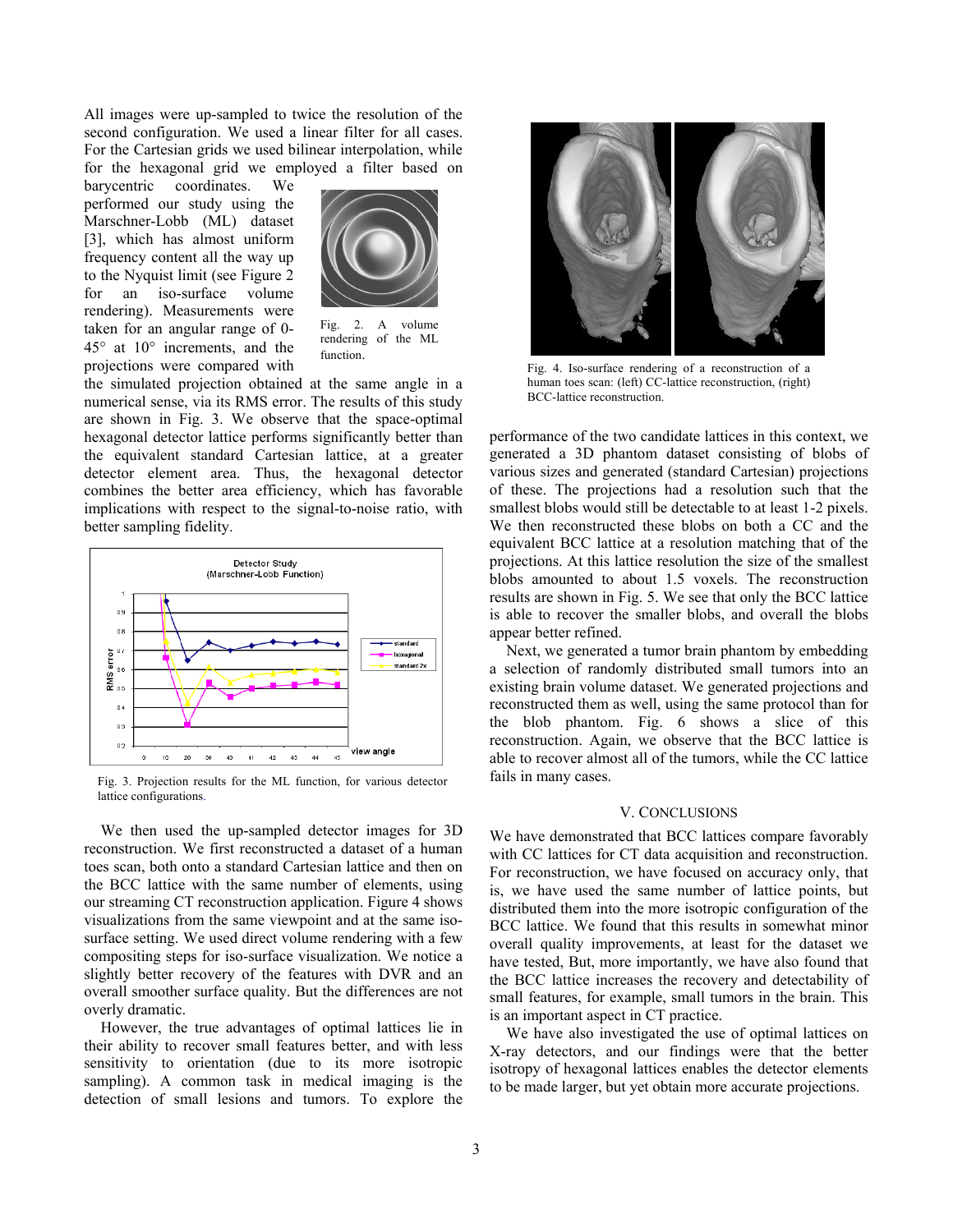

Fig. 5. Blob phantom study. (Left): a row of blobs of decreasing size extends diagonally across space. The projections had a resolution such that the smallest blobs would still be detectable to at least 1-2 pixels. We then reconstructed these blobs on both a CC and the equivalent BCC lattice at a resolution matching that of the projections. At this lattice resolution the size of the smallest blobs amounted to about 1.5 voxels. (Right): The CC and BCC lattice reconstructions of these are shown as cross-sections: first the blob phantom, and next to it its reconstructions. We observe that the BCC lattice recovers the small blobs significantly better, and in some cases is the only lattice to recover them.



Fig. 6. Tumor phantom study, which is a more realistic experiment than the blob study. A set of small tumors was distributed in 3D (a slice of these is shown on the left) and was embedded into a brain volume dataset. A corresponding slice of the reconstruction results using the CC and the BCC lattices are shown to the right, respectively. We see that the BCC lattice cannot recover all of them either (due to their small size), but it recovers significantly more of them and at higher intensity.

Future work on reconstruction lattices will focus on "smart" multi-resolution grids, which adapt their resolution to the projection images provided. This, in some ways, is a continuation of earlier work [9], where volume rendered images are generated directly from the projections and no volume lattice is ever generated.

Future work on hexagonal detector lattices should also focus on further explorations of the tradeoff in lattice resolution and detector element size. More experiments will help to define the optimal configurations in that respect, given the task of the application. This goes in hand with

more research on better interpolation filters for the subsequent hexagonal-Cartesian regridding.

# VI. REFERENCES

- [1] J. Conway and N. Sloane. *Sphere Packings, Lattices and Groups.* Springer, 3rd edition, 1999.
- [2] M. Knaup, S. Steckmann, O. Bockenbach, M. Kachelrieβ, "CT image reconstruction using hexagonal grids," IEEE Nuclear Science Conference, 2007.
- [3] S. Marschner, and R. Lobb, "An evaluation of reconstruction filters for volume rendering," *Proc. IEEE Visualization*, pp. 100-107, 1994
- [4] S. Matej, R.M. Lewitt, "Efficient 3D grids for image-reconstruction using spherically-symmetrical volume elements," *IEEE Trans. Nuclear Science*. 42:1361-1370, 1995.